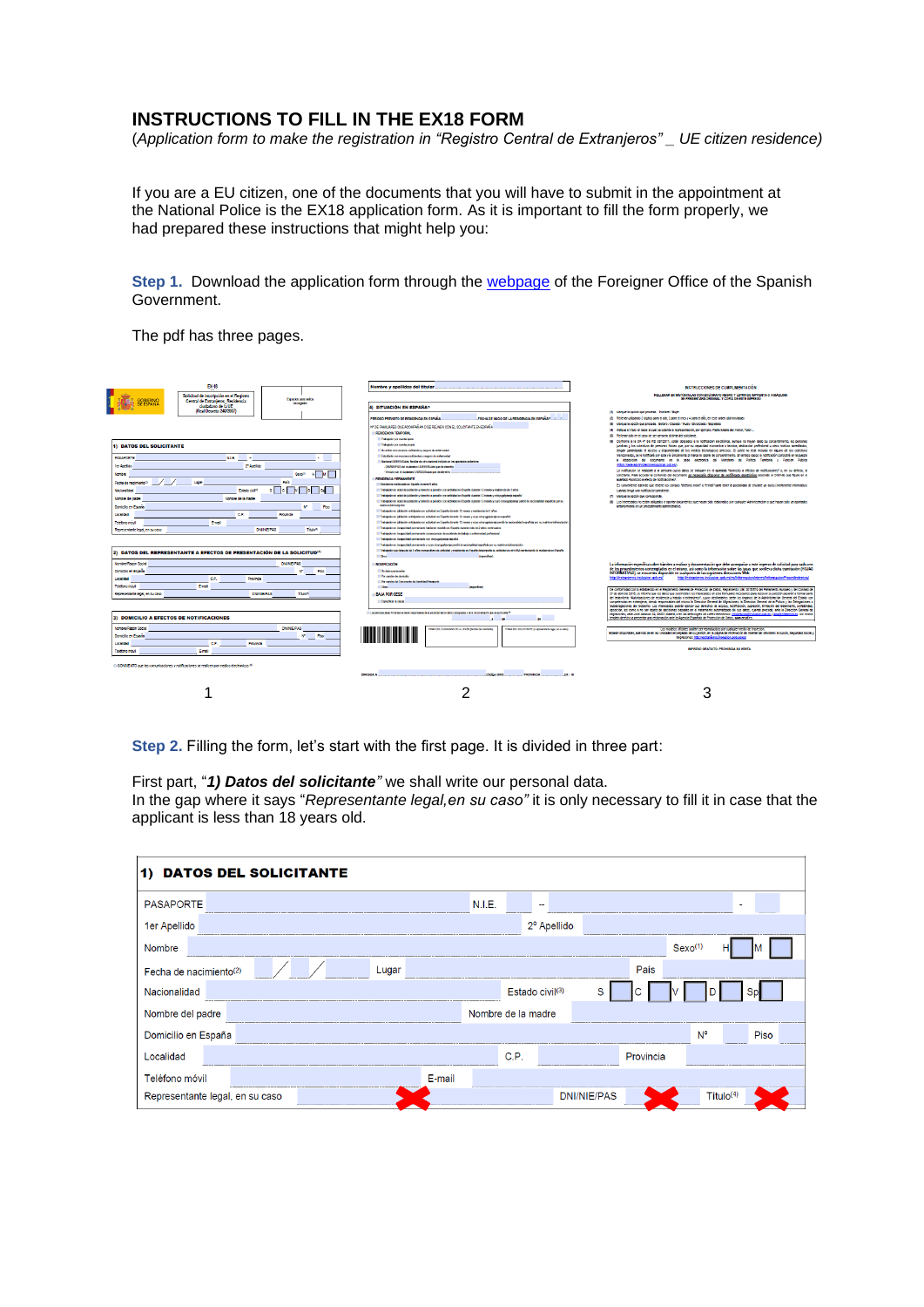Part **2)** has only to be filled just in case that you have a representative that present it in your name.

| 2) DATOS DEL REPRESENTANTE A EFECTOS DE PRESENTACIÓN DE LA SOLICITUD <sup>(5)</sup> |                             |  |  |  |  |
|-------------------------------------------------------------------------------------|-----------------------------|--|--|--|--|
| Nombre/Razón Social                                                                 | <b>DNI/NIE/PAS</b>          |  |  |  |  |
| Domicilio en España                                                                 | N°<br>Piso                  |  |  |  |  |
| Localidad                                                                           |                             |  |  |  |  |
| Teléfono móvil                                                                      | an Col                      |  |  |  |  |
| Representante legal, en su caso                                                     | DNI/NIF/PAS<br>$T$ itulo(4) |  |  |  |  |

Part **3)** must be filled with your data and your address in Spain. Please, check that the address of residence is correct, as you will be receiving all the notifications from Foreigner's Office there.

In case you mark the following box, the notifications will be sent by electronic means in your email. You will only be able to consult it with a digital signature.

*CONSIENTO que las comunicaciones y notificaciones se realicen por medios electrónicos*

| 3) DOMICILIO A EFECTOS DE NOTIFICACIONES |        |      |  |           |  |             |    |      |
|------------------------------------------|--------|------|--|-----------|--|-------------|----|------|
| Nombre/Razón Social                      |        |      |  |           |  | DNI/NIE/PAS |    |      |
| Domicilio en España                      |        |      |  |           |  |             | N° | Piso |
|                                          |        | C.P. |  | Provincia |  |             |    |      |
| Teléfono móvil                           | F-mail |      |  |           |  |             |    |      |

CONSIENTO que las comunicaciones y notificaciones se realicen por medios electrónicos (6)

**Step 3.** Filling the second page of the application form. At the top of the page:

| We should write our Name and Surname (in this<br>order) |
|---------------------------------------------------------|

It will be also necessary to indicate the predicted period of your stay in Spain and the date of arrival (XX/XX/XXXX). Also, please indicate if you have come accompanied with your family or not.

Regarding the different options available: As a student and citizen of the EU, the option that belongs to you is "*Estudiante con recursos suficientes y seguro de enfermedad"* In case you are an EU worker, select the option "*Trabajador por cuenta ajena"*.

RESIDENCIA TEMPORAL  $\blacktriangleright$   $\times$  Trabajador por cuenta ajena Trabajador por cuenta propia No activo con recursos suficientes y seguro de enfermedad  $\blacktriangleright$   $\bowtie$  Estudiante con recursos suficientes y seguro de enfermedad Nacional UE/EEE/Suiza, familiar de otro nacional incluido en los apartados anteriores - Vínculo con el ciudadano UE/EEE/Suiza que da derecho .............................